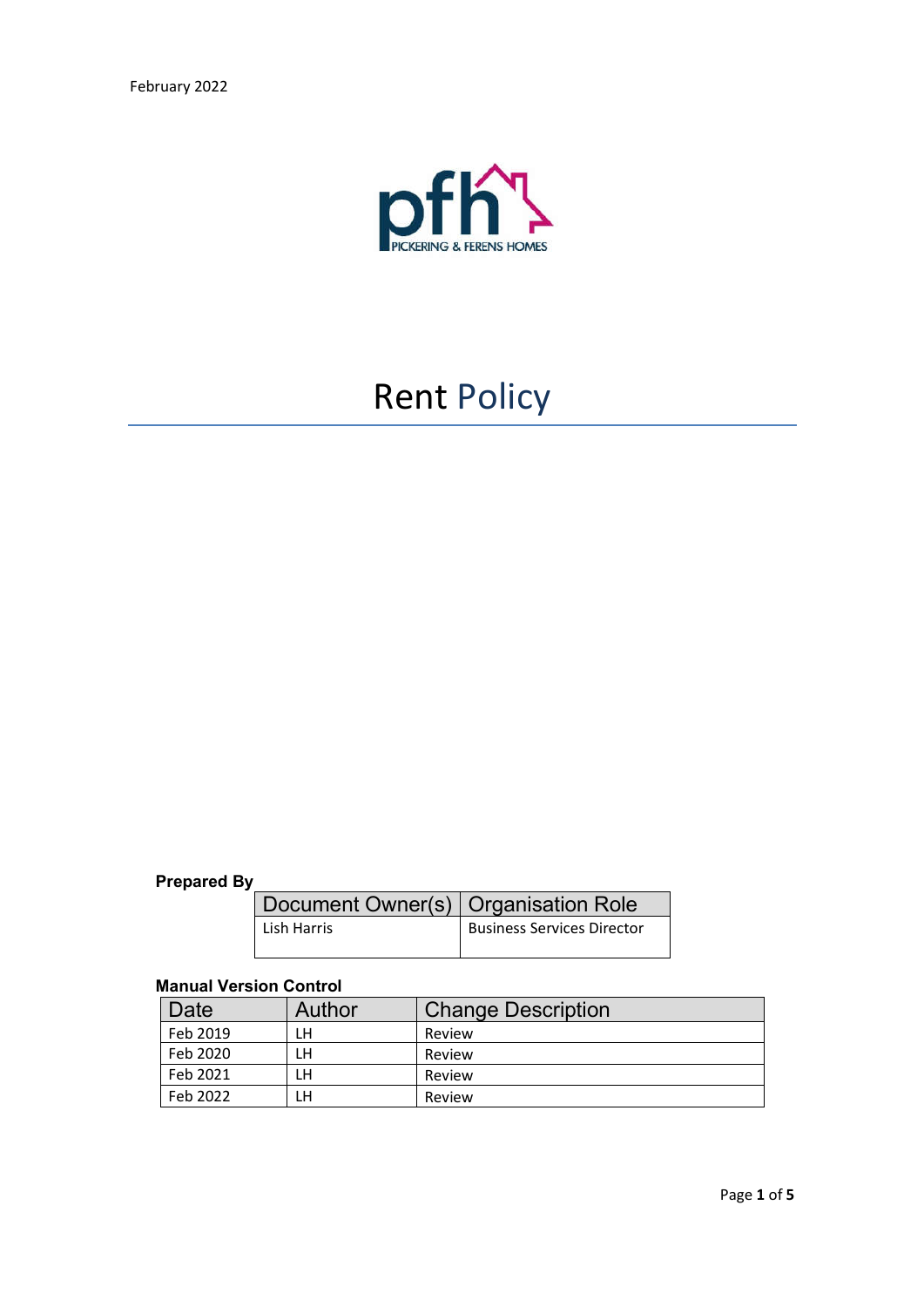## **RENT POLICY**

#### **INTRODUCTION**

Pickering and Ferens Homes (PFH) is committed to the provision of social housing at rents which are affordable to our residents. Against this background the aim of this policy is to provide a framework which ensures that rents are set at a level that:

- is affordable for our residents within local and national market and policy contexts
- defines the type of housing product offered;
- maintains PFH's financial viability;
- delivers an economic return to PFH sufficient to sustain the delivery of quality housing and maintenance services;
- ensures sustained and effective demand for our homes;
- complies with the requirements of our regulator, i.e.: the Regulator of Social Housing (RSH);
- complies with other legislation and guidance applicable to Registered Providers and Almshouses.

The Government has powers granted by the Housing and Regeneration Act 2008 to issue directions to the Regulator to set out the rent regime for Registered Providers. This policy meets the requirements of our Regulator, the Regulator of Social Housing (RSH) as set out in its National Standards and in particular the "Direction on the Rent Standard 2020" and the Government's Policy Statement on rents for Social Housing.

#### **RENT SETTING**

Historically, PFH's rent policy ensured that the organisation met the rent convergence criteria by the target date of March 2012 (Extended to March 2013 for supported housing stock).

Up until April 2014 rent increases were based on RPI plus ½%, with additional increases of up to £2 per week to bring rents up to target levels.

For supported housing stock the RSH guidance allowed rents to lie in the range +/- 10% of target rents. PFH adopted the policy of converging all rents to +10% of target rents.

Target Rent calculations are based on:

70% of the average rent for the Housing Association's sector multiplied by relative county earnings compared to the national average multiplied by bedroom weighting\*

Plus

30% of the average rent for the Housing Association's sector multiplied by the relative property values compared to the national average

\*Bedroom weighting can be found in Guidance on Rents for Social Housing produced by the respective Government department in May 2014.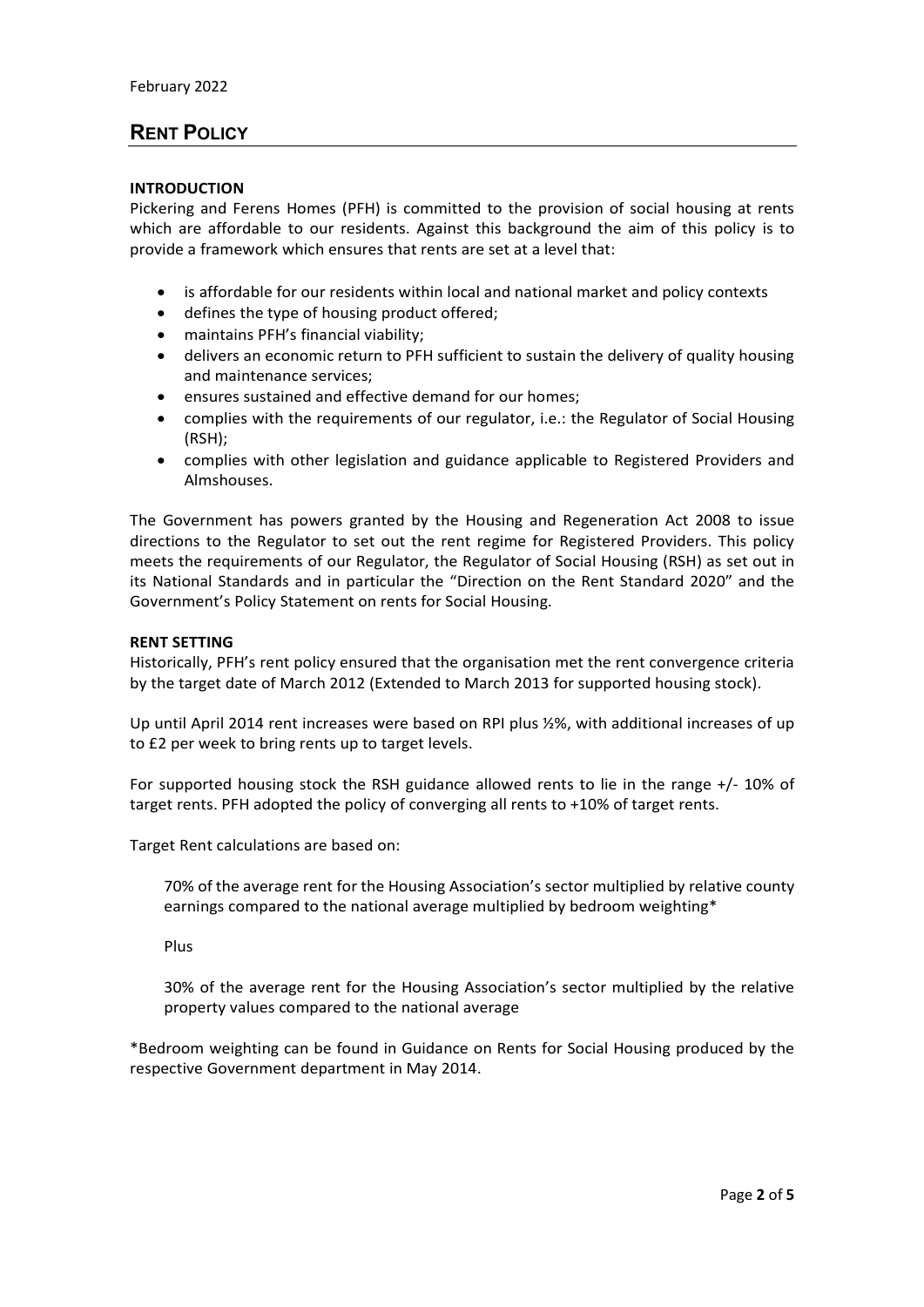| Here is an example of how a target rent is calculated:                                                                                         |
|------------------------------------------------------------------------------------------------------------------------------------------------|
| Based on a 2 bedroomed bungalow on Broadway Drive (Using the original 1999 values)                                                             |
| Average sector rent for the area is £53.50. 70% of this is £37.45                                                                              |
| Local Average Earnings are £318.40, national average is £316.40                                                                                |
| So £318.40 divided by £316.40 = 1.0063                                                                                                         |
| Bedroom weighting (2 beds) is 1.00                                                                                                             |
| So £37.45 x 1.0063 x 1.00 = £37.68                                                                                                             |
| Add to this                                                                                                                                    |
| Average sector rent for the area is £53.50. 30% of this is £16.05                                                                              |
| Relative property value of £35,000, national average is £49,750                                                                                |
| So £35,000 divided by £49,750 = 0.7035                                                                                                         |
| So £16.05 x 0.7035 = £11.29                                                                                                                    |
| Add these two together gives the target rent                                                                                                   |
| $£37.68 + £11.29 = £48.97$                                                                                                                     |
| The policy to converge to +10% increases this target rent to £53.87. Inflation is then applied<br>each year as directed by regulatory guidance |

Rents are capped at the target rent using the above formula and are subject to any subsequent inflationary and regulatory changes.

From April 2015, the above policy ended and rent increases were solely based on CPI plus 1%. During July 2015 the Government announced that with effect from April 2016 all registered providers will be required to reduce their rents by 1% each year for the 4 years to 2020. The Welfare Reform and Work Act 2016 (social rent reduction) subsequently confirmed that Registered Providers that are also registered Almshouses are exempt from the 1% reduction for the first year only.

The Act states that: *[Almshouses] are excepted from the rent reduction requirements during the provider's first relevant year, but alternative provision applies restricting any rent increases to CPI + 1% (i.e. 0.9% for 2016-17).* PFH increased all rents by 0.9% for the year 2016-2017.

The Government made a further announcement on 15 September 2016 which included further information on the application of rent reductions in the supported housing sector. In summary, the exemption for Almshouses was extended over the remaining three years of the rent reduction policy. PFH's policy for 2017-18 and 2018-19 was to freeze rent charges for all properties at 2016-17 levels, and for 2019-20 an increase of 2.4% (i.e. CPI) was applied.

In February 2019 the Government set out a new policy statement for rents on social housing effective from 1 April 2020. They announced that following the 4-year rent reduction period social housing rent increases will be limited to the Consumer Price Index (CPI) plus 1% for five years from 2020. PFH's policy for 2020-21 and 2021-22 was to increase all rents by 2.7% and 1.5% respectively.

Key points to note are:

 From 1 April 2020 annual rent increases are permitted up to CPI plus 1% for at least 5 years. Providers are also free to choose to apply a lower increase or to freeze or reduce rents.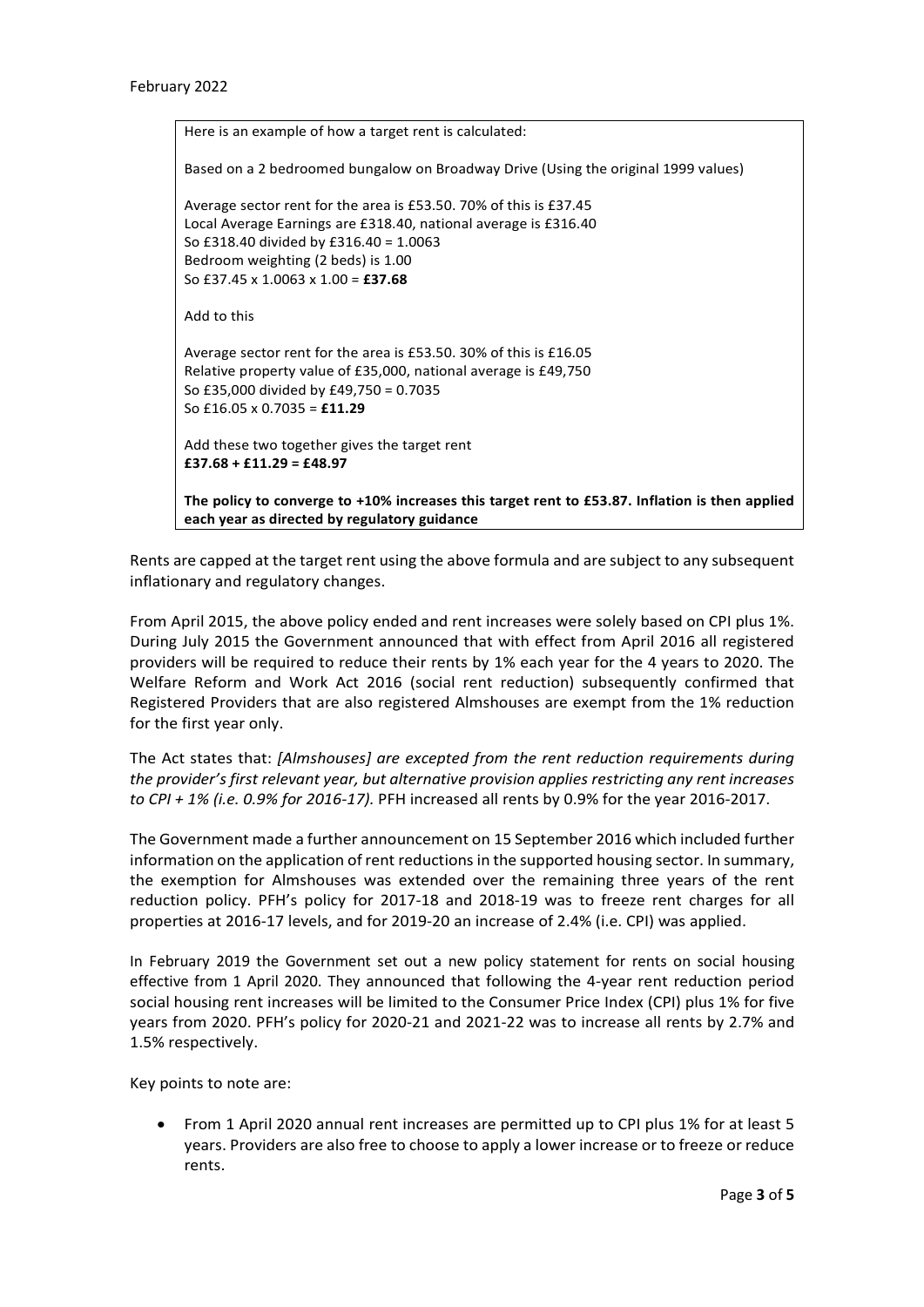- The initial rent on a new property is to be no higher than the formula rent, subject to the rent flexibility level (i.e. + up to 10% for supported housing)
- Rent Caps apply as a maximum ceiling on the formula rent and will depend on the size of the property and number of bedrooms.
- Registered providers must not allow rents to rise above the rent cap for the size of property concerned - the rent caps will increase by CPI + 1.5% annually.
- The limit on rent increases set out in the government's policy must be adhered to even where a tenant's rent is below formula rent.
- Property valuations must be set at January 1999 prices and are to be carried out using a RICS recognised method.

#### **Rent Charges (Maintenance Contributions) 2022-23**

Our corporate plan includes long-term proposals for investment in our existing properties (e.g. replacement of doors, windows, bathrooms, kitchens, and scheme environmental works) and improvements in the delivery of our services. For 2017-18 and 2018-19 we froze all rents at 2016-17 levels; for 2019-20 we increased them by CPI only (i.e. 2.4%); for 2020-21 and 2021- 22 we increased them by CPI + 1% (i.e. 2.7% and 1.5% respectively). Over the last 5 years we have had to absorb increases in costs imposed by our contractors and suppliers.

In line with our corporate plan and government guidelines we propose to increase rent charges by 4.1% (i.e. CPI at September 2021 +1%).

#### **New lettings**

New lets for "social rent" properties are calculated according to the formula as set out in the regulations. Formerly, these were referred to as "target rents" (see above). Supported housing properties can be let at a 10% variance to the formula level. The formula rent is calculated in line with the guidance set out in the government's Policy Statement on rents for social housing (Feb 2019). Affordable rents are calculated as 80% of the market rented value and are used as a benchmark against our social rent levels when agreeing new rents with the regulator.

#### **Service charges**

Registered providers are expected to set reasonable and transparent service charges which reflect the service being provided to residents. Residents should be supplied with clear information on how service charges are set. In the case of social rent properties, providers are expected to identify service charges separately from the rent charge.

Service charges are not governed by the same factors as rent. However, registered providers should endeavour to keep increases for service charges within the limit on rent changes, of CPI + 1 percentage point, to help keep charges affordable.

Where new or extended services are introduced, and an additional charge may need to be made, PFH will consult with its residents.

PFH has a separate policy for Service Charges.

#### **ROLES, RESPONSIBILITY AND AUTHORITY**

The effective implementation of this policy is the responsibility of the Director of Business Services.

#### **POLICY MANAGEMENT**

General requirements: